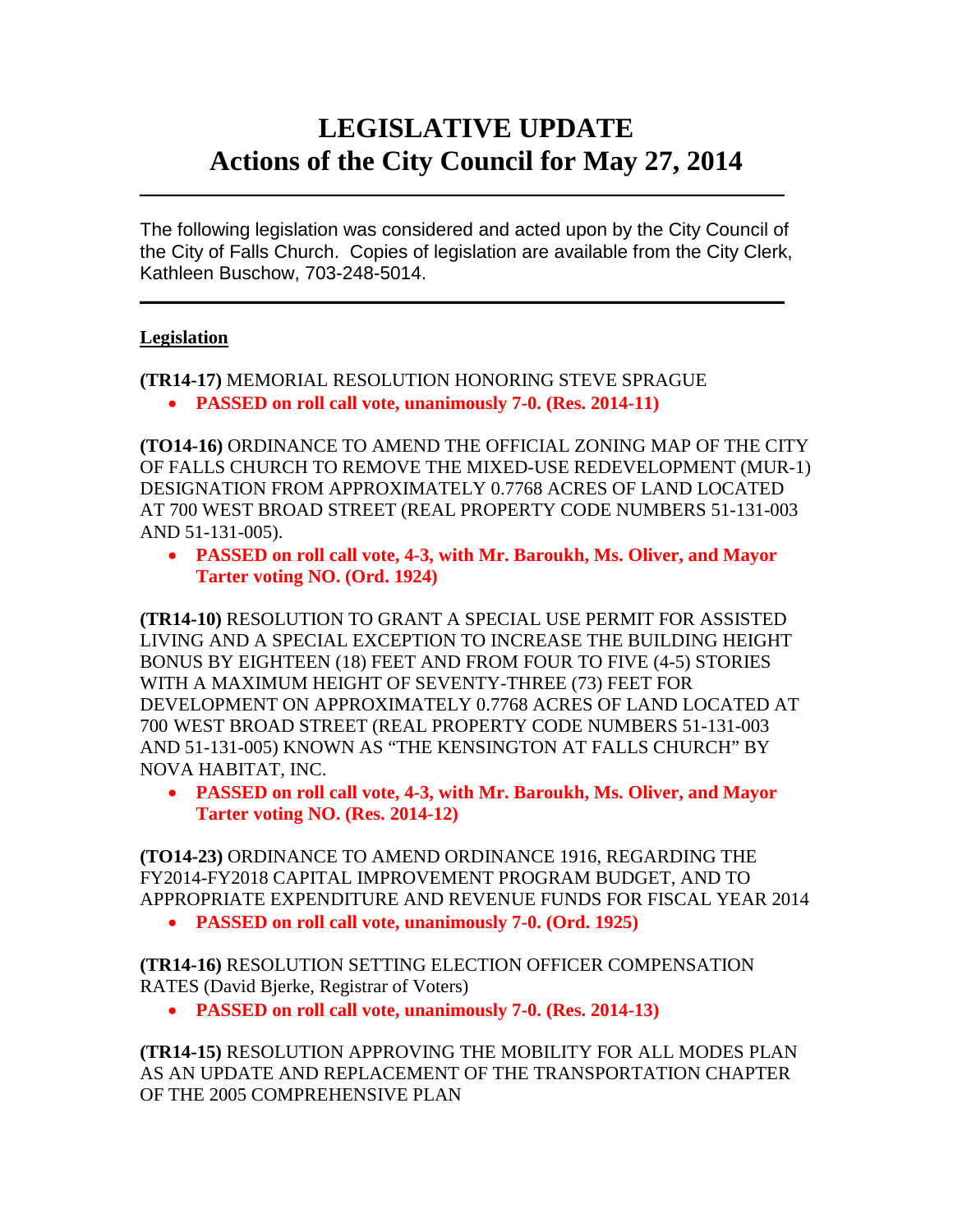• **PASSED on roll call vote, unanimously 7-0. (Res. 2014-14)**

**(TO14-24)** ORDINANCE TO AMEND ORDINANCE 1916, REGARDING THE BUDGET OF EXPENDITURES AND REVENUES, APPROPRIATING FUNDS FOR FISCAL YEAR 2014 FOR THE GENERAL FUND AND FOR THE STORMWATER CAPITAL IMPROVEMENT PROJECT FUND (CFO Richard LaCondre´)

• **PASSED on roll call vote, 6-0 with Mr. Snyder ABSTAINING; with second reading and public hearing scheduled for June 9, 2015, and advertised according to law.**

### **Consent Calendar**

AUTHORIZATION FOR THE MARY RILEY STYLES LIBRARY TO ISSUE A PURCHASE ORDER TO BAKER & TAYLOR IN AN AMOUNT UP TO \$165,000 FOR THE PURCHASE OF LIBRARY BOOKS, AUDIOBOOKS, COMPACT DISCS, AND DVDS FOR THE LIBRARY. (Mary McMahon, Director of the Mary Riley Styles Public Library)

CONSENT MOTION: MOVE to Authorize the Mary Riley Styles Library to Issue a Purchase Order to Baker & Taylor in an amount up to \$165,000, for the Purchase of Library Books, Audiobooks, Compact Discs, and DVDs for the Library.

### • **CONSENT PASSED on roll call vote, unanimously 7-0.**

### **Other Business**

### **Approval of Minutes**

- (1) Minutes of February 10, 2015
- (2) Minutes of February 24, 2015

### **PASSED on voice vote, unanimously 7-0, as amended.**

#### **Closed Session**

Council went into closed session at 10:57 p.m.

**Closed Session:** pursuant Va. Code Section **2.2-3711 (A)1.** Discussion …. of prospective candidates for employment;…. of specific public officers, appointees, or employees of any public body;…. [City Attorney Recruitment]

Council came out of closed session into open session at 11:26 p.m.

### **Adjournment**